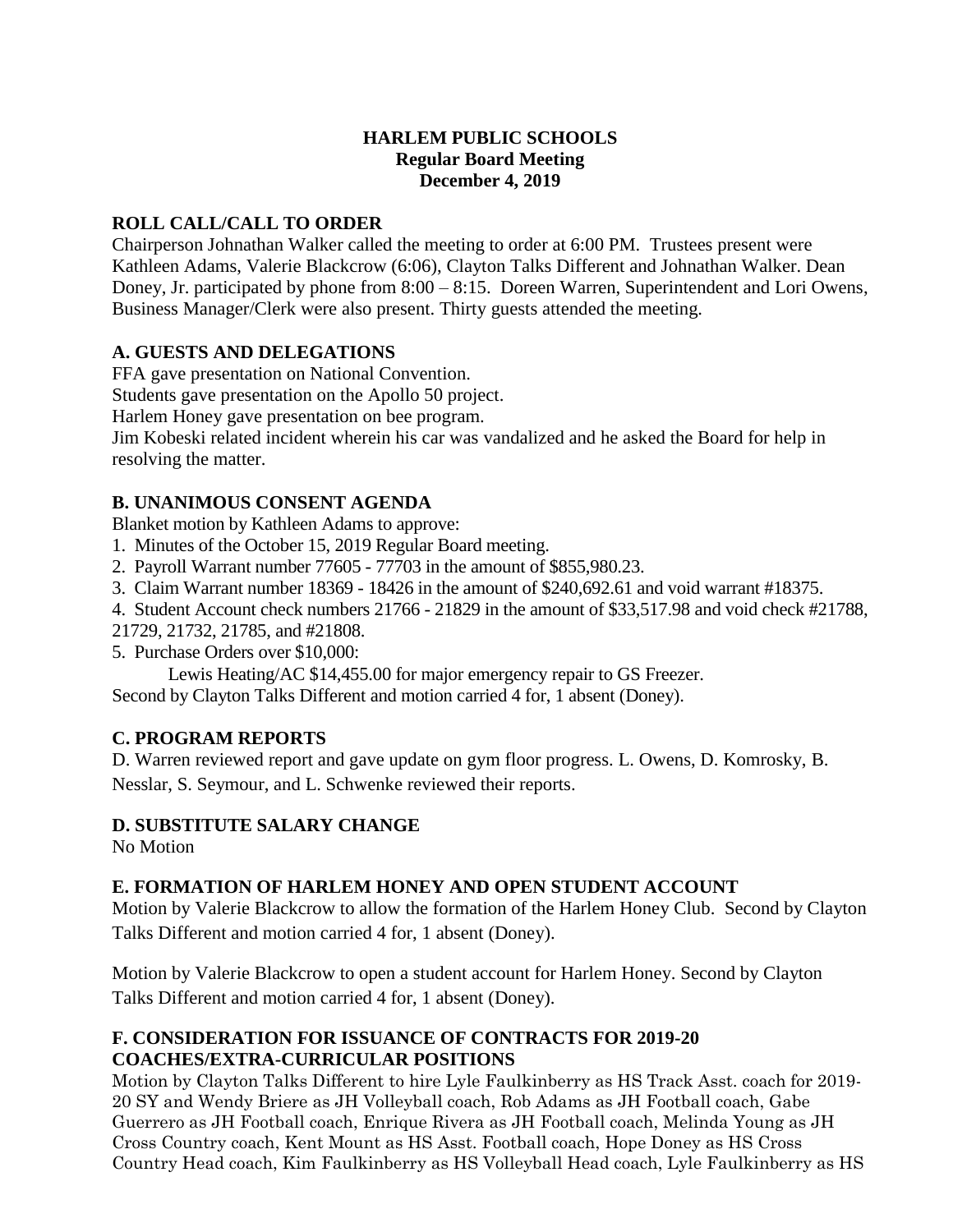Volleyball Asst. Coach and Samantha Allen as HS Volleyball Asst. Coach for the 2020-21 SY per the CBA.

Second by Valerie Blackcrow and motion carried 4 for, 1 absent (Doney).

## **G. CONSIDERATION FOR ISSUANCE OF CONTRACT FOR 2019-20 CLASSIFIED POSITION**

Motion by Valerie Blackcrow to hire Joe Brown, Jr. as Bus Driver/Custodian for 2019-20 SY, per the CBA, with the district reserving the right to withdraw the offer based upon the results of the background check, pre-employment drug screen, first aid and CPR. Second by Kathleen Adams and motion carried 4 for, 1 absent (Doney).

# **H. CONSIDERATION FOR ISSUANCE OF CONTRACT FOR 2019-20 CERTIFIED POSITION**

Motion by Valerie Blackcrow to hire Thomas Molina as the Language/Cultural Teacher for the second semester of the 2019-20 SY per the CBA, with the district reserving the right to withdraw the offer based upon the results of the background check and pre-employment drug screen. Second by Kathleen Adams and motion carried 4 for, 1 absent (Doney).

# **I. SUB/EXTRA HELP LIST APPROVAL**

Motion by Kathleen Adams to approve the sub/extra help/volunteer list of applicants below with the district reserving the right to withdraw the offer based upon the results of the background check, preemployment drug screen, and age requirement.

| Connie Fetter | <b>Substitute Teacher</b>     | \$16.15 |
|---------------|-------------------------------|---------|
| Jade Malmend  | Substitute Teacher            | \$16.15 |
| Cecelia Moore | After School Dance Instructor | \$14.75 |
| Jenna Kittson | Substitute Custodian          | \$14.75 |

Second by Valerie Blackcrow and motion carried 4 for, 1 absent (Doney).

## **J. BACKGROUND CHECK REVIEW – EXECUTIVE SESSION** No Motion

## **K. COMPLAINT UNDER BOARD POLICY 1700 – EXECUTIVE SESSION**

1. Motion by Valerie Blackcrow to share the reasons for the Board's denial of complainant's substitute application and volunteer request. Second by Kathleen Adams and motion FAILED 0 for, 4 against, 1 absent (Doney).

2. Motion by Valerie Blackcrow to hire Rhonda Baker as a substitute teacher at the pay rate of \$16.15 per hour. Second by Kathleen Adams and motion FAILED 2 for, 2 against (Walker, Talks Different, 1 absent (Doney).

3. Motion by Valerie Blackcrow to approve Rhonda Baker as a volunteer. Second by Kathleen Adams and motion FAILED 2 for, 2 against (Walker, Talks Different), 1 absent (Doney).